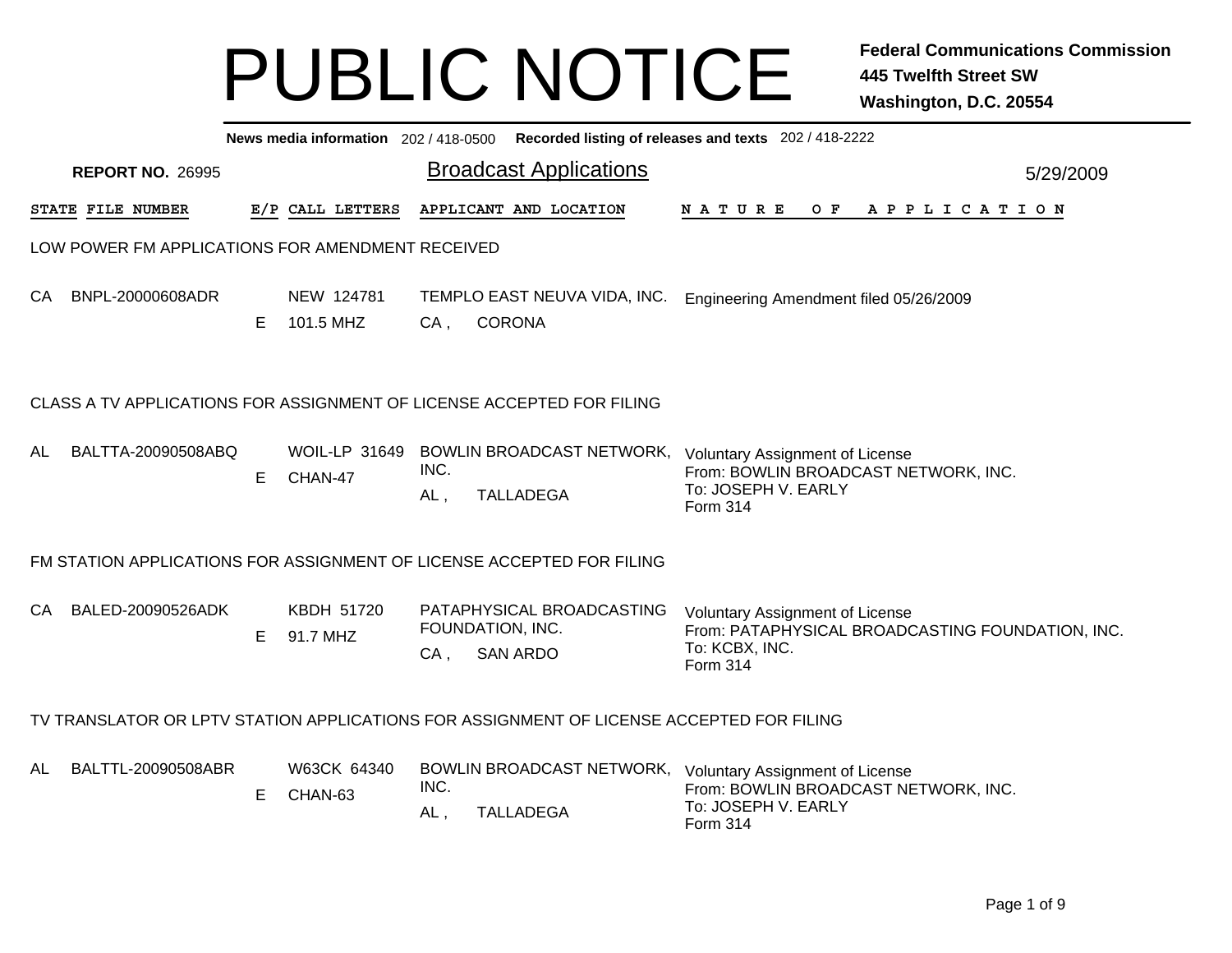|           |                         |                                                                                      |                               |           |                  |  |                                      |  |                                         |  | News media information 202/418-0500 Recorded listing of releases and texts 202/418-2222 |          |                                                                                                                  |  |                |  |  |  |  |
|-----------|-------------------------|--------------------------------------------------------------------------------------|-------------------------------|-----------|------------------|--|--------------------------------------|--|-----------------------------------------|--|-----------------------------------------------------------------------------------------|----------|------------------------------------------------------------------------------------------------------------------|--|----------------|--|--|--|--|
|           | <b>REPORT NO. 26995</b> |                                                                                      | <b>Broadcast Applications</b> |           |                  |  |                                      |  |                                         |  |                                                                                         |          | 5/29/2009                                                                                                        |  |                |  |  |  |  |
|           | STATE FILE NUMBER       |                                                                                      |                               |           | E/P CALL LETTERS |  |                                      |  | APPLICANT AND LOCATION                  |  |                                                                                         | NATURE   |                                                                                                                  |  | OF APPLICATION |  |  |  |  |
|           |                         | FM STATION APPLICATIONS FOR ASSIGNMENT OF PERMIT ACCEPTED FOR FILING                 |                               |           |                  |  |                                      |  |                                         |  |                                                                                         |          |                                                                                                                  |  |                |  |  |  |  |
| <b>NY</b> | BAPH-20090522AEP        |                                                                                      | E.                            | 100.7 MHZ | WXMR 166029      |  | $NY$ ,                               |  | RADIOACTIVE, LLC<br><b>MINERVA</b>      |  |                                                                                         | Form 314 | <b>Voluntary Assignment of Construction Permit</b><br>From: RADIOACTIVE, LLC<br>To: WESTPORT RADIO PARTNERS, LLC |  |                |  |  |  |  |
|           |                         | AM STATION APPLICATIONS FOR DIRECT MEASUREMENT ACCEPTED FOR FILING                   |                               |           |                  |  |                                      |  |                                         |  |                                                                                         |          |                                                                                                                  |  |                |  |  |  |  |
| OK        | BZ-20090518AKS          |                                                                                      | P                             | 1120 KHZ  | <b>KEOR 3651</b> |  | OK.                                  |  | THE RAFTT CORPORATION<br><b>CATOOSA</b> |  |                                                                                         |          | <b>Direct Measurement</b>                                                                                        |  |                |  |  |  |  |
|           |                         | DIGITAL TRANSLATOR OR DIGITAL LPTV APPLICATIONS FOR DISPLACEMENT ACCEPTED FOR FILING |                               |           |                  |  |                                      |  |                                         |  |                                                                                         |          |                                                                                                                  |  |                |  |  |  |  |
| CO.       |                         | BDISDTT-20090526AAA                                                                  | Е                             | CHAN-46   | K07RN 56702      |  | <b>DEPARTMENT</b>                    |  | CO, WOODY CREEK, ETC.                   |  | PITKIN COUNTY TRANSLATOR                                                                |          | Minor change of callsign K07RN.                                                                                  |  |                |  |  |  |  |
| CO        |                         | BDISDTT-20090526AAB                                                                  | Е                             | CHAN-48   | K11LW 73668      |  | <b>DEPARTMENT</b><br>CO <sub>1</sub> |  | WOODY CREEK, ETC.                       |  | PITKIN COUNTY TRANSLATOR                                                                |          | Minor change of callsign K11LW.                                                                                  |  |                |  |  |  |  |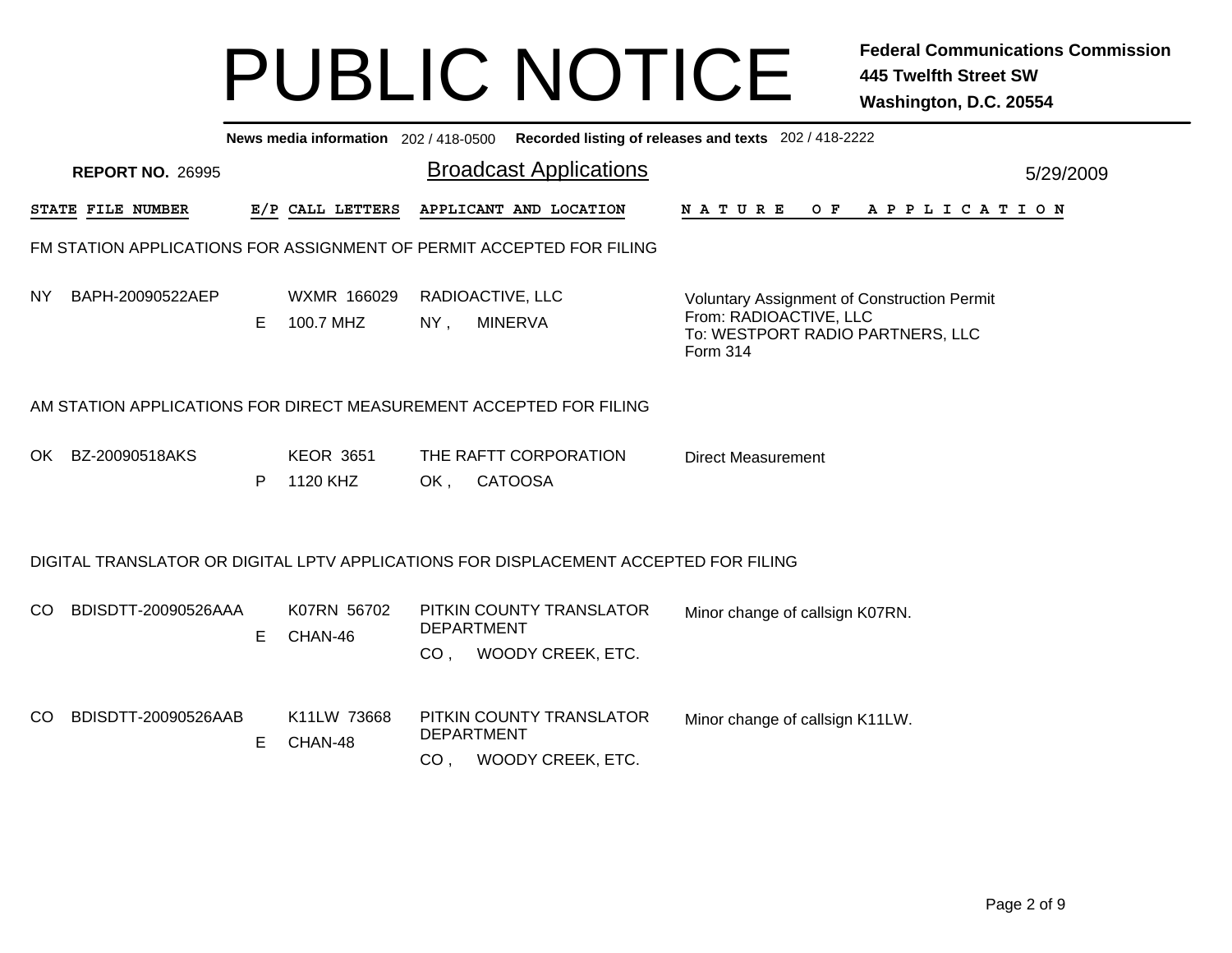|     | News media information 202 / 418-0500 Recorded listing of releases and texts 202 / 418-2222 |    |                              |        |                                                                                          |                                                                                 |           |  |  |  |  |  |
|-----|---------------------------------------------------------------------------------------------|----|------------------------------|--------|------------------------------------------------------------------------------------------|---------------------------------------------------------------------------------|-----------|--|--|--|--|--|
|     | <b>REPORT NO. 26995</b>                                                                     |    |                              |        | <b>Broadcast Applications</b>                                                            |                                                                                 | 5/29/2009 |  |  |  |  |  |
|     | STATE FILE NUMBER                                                                           |    | E/P CALL LETTERS             |        | APPLICANT AND LOCATION                                                                   | NATURE OF<br>A P P L I C A T I O N                                              |           |  |  |  |  |  |
|     | DIGITAL TRANSLATOR OR DIGITAL LPTV APPLICATIONS FOR DISPLACEMENT ACCEPTED FOR FILING        |    |                              |        |                                                                                          |                                                                                 |           |  |  |  |  |  |
| TX. | BDISDTL-20090526AFA                                                                         | E. | CHAN-40                      | $TX$ , | K10PY-D 167664 MAKO COMMUNICATIONS, LLC<br><b>FREEPORT</b>                               | Minor change of callsign K10PY-D.                                               |           |  |  |  |  |  |
|     | AM STATION APPLICATIONS FOR LICENSE TO COVER ACCEPTED FOR FILING                            |    |                              |        |                                                                                          |                                                                                 |           |  |  |  |  |  |
| SC. | BL-20090518AKQ                                                                              | P  | <b>WSNW 5969</b><br>1150 KHZ | SC,    | <b>TUGART PROPERTIES, LLC</b><br><b>SENECA</b>                                           | License to cover.                                                               |           |  |  |  |  |  |
| UT  | BL-20090518AKR                                                                              | P  | KCPX 160408<br>1490 KHZ      | UT,    | MOAB COMMUNICATIONS, LLC<br><b>SPANISH VALLEY</b>                                        | License to cover.                                                               |           |  |  |  |  |  |
|     |                                                                                             |    |                              |        | DIGITAL TRANSLATOR OR DIGITAL LPTV APPLICATIONS FOR LICENSE TO COVER ACCEPTED FOR FILING |                                                                                 |           |  |  |  |  |  |
| CO. | BLDTT-20090526AGD                                                                           | Е  | K15GL 69153<br>CHAN-15       |        | ROCKY MOUNTAIN PUBLIC<br>BROADCASTING NETWORK, INC.<br>CO, TRINIDAD, VALDEZ, ETC         | License to cover construction permit no: BMPDTT-20080124ACH,<br>callsign K15GL. |           |  |  |  |  |  |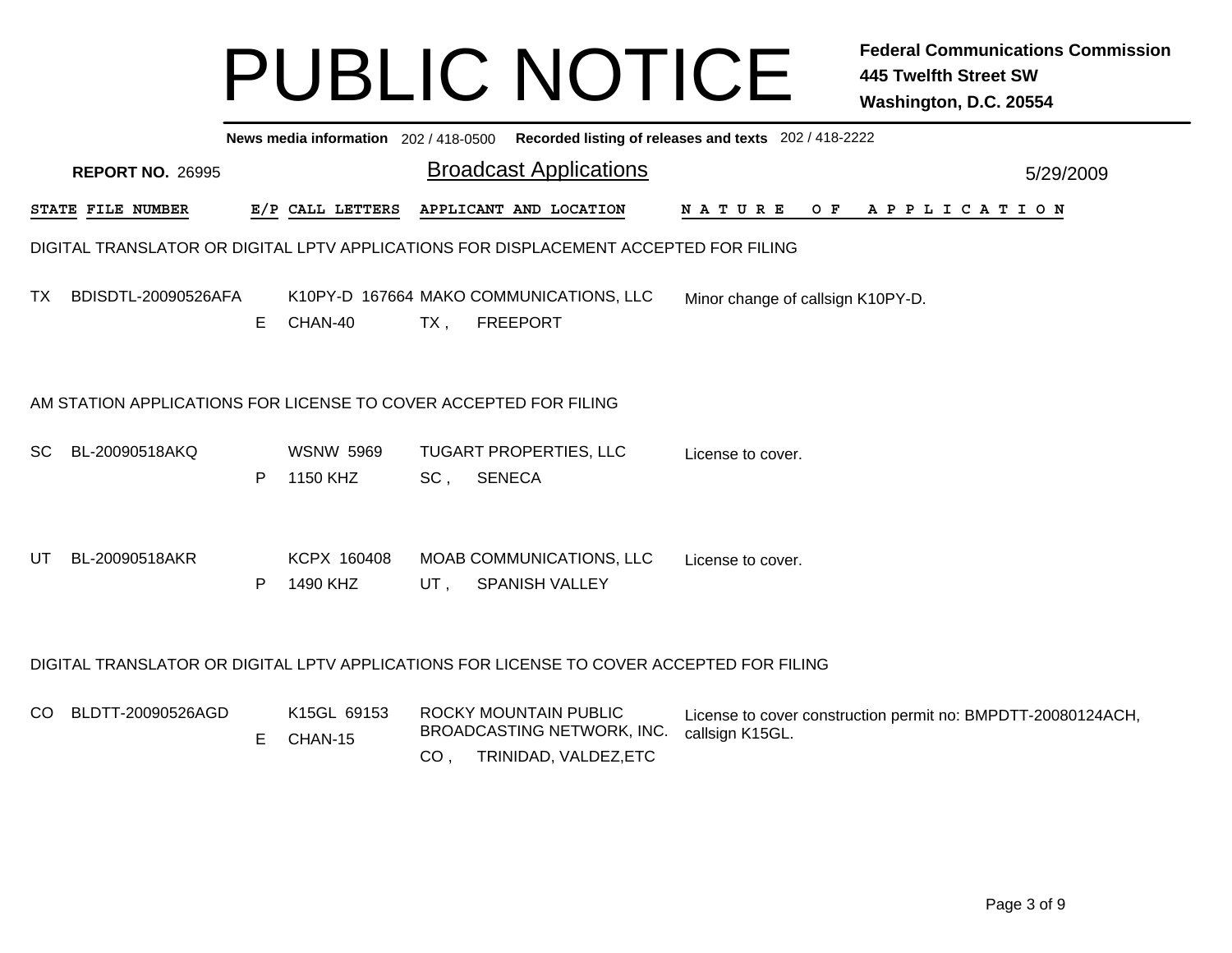|           | News media information 202/418-0500 Recorded listing of releases and texts 202/418-2222 |   |                              |                              |                                                                      |                   |  |                |           |  |  |  |
|-----------|-----------------------------------------------------------------------------------------|---|------------------------------|------------------------------|----------------------------------------------------------------------|-------------------|--|----------------|-----------|--|--|--|
|           | <b>REPORT NO. 26995</b>                                                                 |   |                              |                              | <b>Broadcast Applications</b>                                        |                   |  |                | 5/29/2009 |  |  |  |
|           | STATE FILE NUMBER                                                                       |   | E/P CALL LETTERS             |                              | APPLICANT AND LOCATION                                               | N A T U R E       |  | OF APPLICATION |           |  |  |  |
|           | FM STATION APPLICATIONS FOR LICENSE TO COVER ACCEPTED FOR FILING                        |   |                              |                              |                                                                      |                   |  |                |           |  |  |  |
|           | MN BLED-20090526AFQ                                                                     | E | WYNJ 175388<br>89.5 MHZ      | RADIO, INC.<br>$MN$ ,        | WE HAVE THIS HOPE CHRISTIAN License to cover.<br><b>BLACKDUCK</b>    |                   |  |                |           |  |  |  |
| NC        | BLED-20090526AFU                                                                        | E | <b>WRTP 5018</b><br>88.5 MHZ | NC,                          | RADIO TRAINING NETWORK, INC. License to cover.<br><b>FRANKLINTON</b> |                   |  |                |           |  |  |  |
|           | FM TRANSLATOR APPLICATIONS FOR LICENSE TO COVER ACCEPTED FOR FILING                     |   |                              |                              |                                                                      |                   |  |                |           |  |  |  |
|           | CA BLFT-20090522AFG                                                                     | E | K208CW 88578<br>89.5 MHZ     | <b>ASSOCIATION</b><br>$CA$ , | PRUNEDALE EDUCATIONAL<br><b>MONTEREY</b>                             | License to cover. |  |                |           |  |  |  |
| <b>AL</b> | BLFT-20090526AEF                                                                        | E | W293BM 81373<br>102.7 MHZ    | INDIVIDUALLY<br>AL,          | <b>BHAGWAN DADLANI,</b><br><b>MONTGOMERY</b>                         | License to cover. |  |                |           |  |  |  |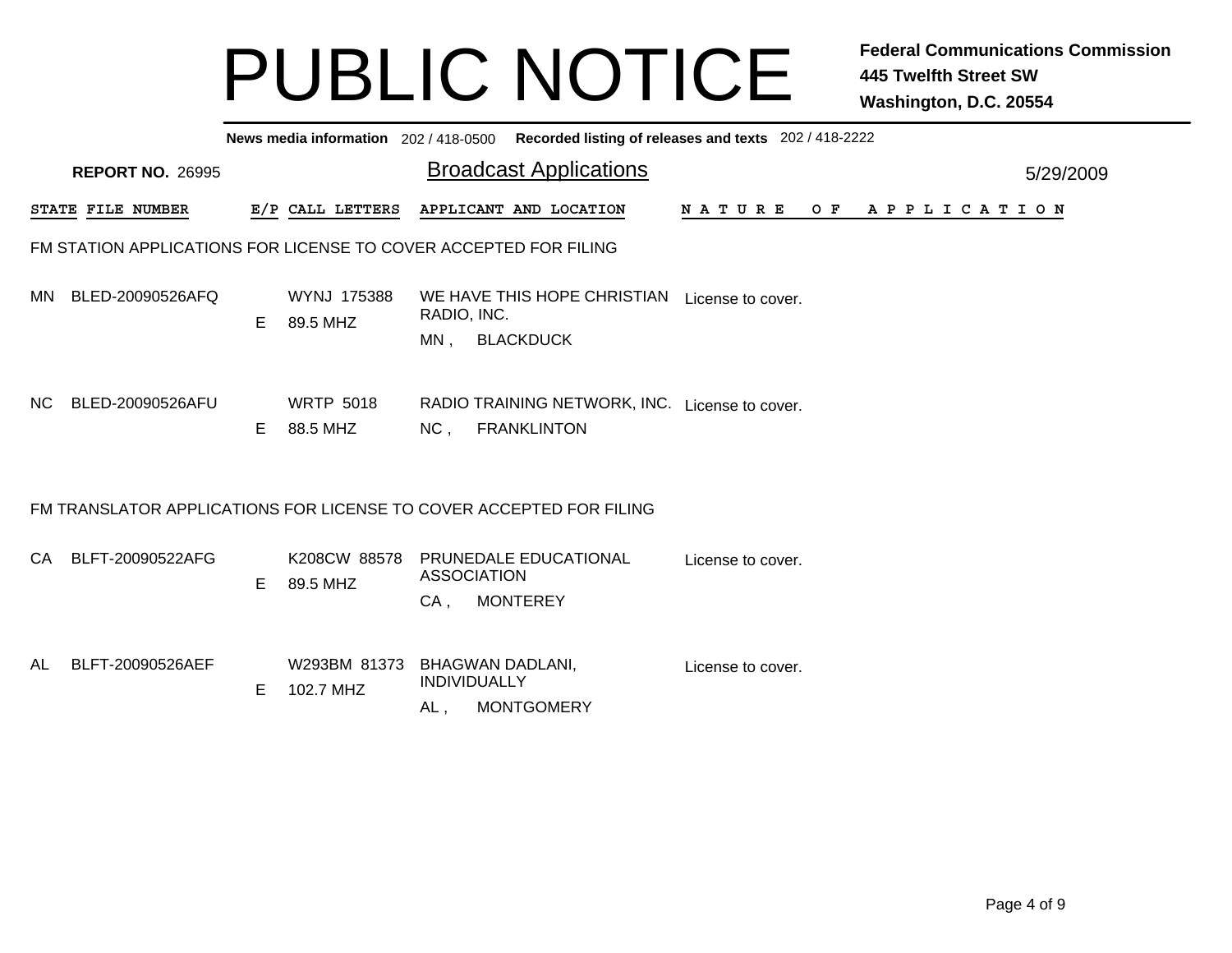|           | News media information 202 / 418-0500 Recorded listing of releases and texts 202 / 418-2222 |   |                                |                                                    |                                                                                         |                                                                                                          |  |  |  |  |  |  |
|-----------|---------------------------------------------------------------------------------------------|---|--------------------------------|----------------------------------------------------|-----------------------------------------------------------------------------------------|----------------------------------------------------------------------------------------------------------|--|--|--|--|--|--|
|           | <b>REPORT NO. 26995</b>                                                                     |   |                                |                                                    | <b>Broadcast Applications</b>                                                           | 5/29/2009                                                                                                |  |  |  |  |  |  |
|           | STATE FILE NUMBER                                                                           |   | E/P CALL LETTERS               |                                                    | APPLICANT AND LOCATION                                                                  | O F<br>N A T U R E<br>A P P L I C A T I O N                                                              |  |  |  |  |  |  |
|           | LOW POWER FM APPLICATIONS FOR LICENSE TO COVER ACCEPTED FOR FILING                          |   |                                |                                                    |                                                                                         |                                                                                                          |  |  |  |  |  |  |
| AR.       | BLL-20090526AGG                                                                             | E | 106.9 MHZ                      | AR,                                                | KCCJ-LP 134755 THE LITERACY COUNCIL OF<br>INDEPENDENCE COUNTY INC.<br><b>BATESVILLE</b> | License to cover.                                                                                        |  |  |  |  |  |  |
|           |                                                                                             |   |                                |                                                    |                                                                                         | FM AUXILIARY TRANSMITTING ANTENNA APPLICATIONS FOR LICENSE TO COVER AUXILIARY PERMIT ACCEPTED FOR FILING |  |  |  |  |  |  |
| CO        | BXLH-20090526ADH                                                                            | E | <b>KRFX 29731</b><br>103.5 MHZ | COLORADO, INC.<br>CO <sub>1</sub>                  | JACOR BROADCASTING OF<br><b>DENVER</b>                                                  | License to cover auxiliary permit.                                                                       |  |  |  |  |  |  |
| CO.       | BXLH-20090526ADJ                                                                            | Е | <b>KTCL 68684</b><br>93.3 MHZ  | COLORADO, INC.<br>CO <sub>1</sub>                  | JACOR BROADCASTING OF<br><b>WHEAT RIDGE</b>                                             | License to cover auxiliary permit.                                                                       |  |  |  |  |  |  |
| TX.       | BXLH-20090526ADN                                                                            | Е | KIIZ-FM 60802<br>92.3 MHZ      | <b>CAPSTAR TX LIMITED</b><br>PARTNERSHIP<br>$TX$ , | <b>KILLEEN</b>                                                                          | License to cover auxiliary permit.                                                                       |  |  |  |  |  |  |
| <b>TX</b> | BXLH-20090526ADQ                                                                            | E | KLFX 60090<br>107.3 MHZ        | <b>CLEAR CHANNEL</b><br>TX,                        | BROADCASTING LICENSES, INC.<br>NOLANVILLE                                               | License to cover auxiliary permit.                                                                       |  |  |  |  |  |  |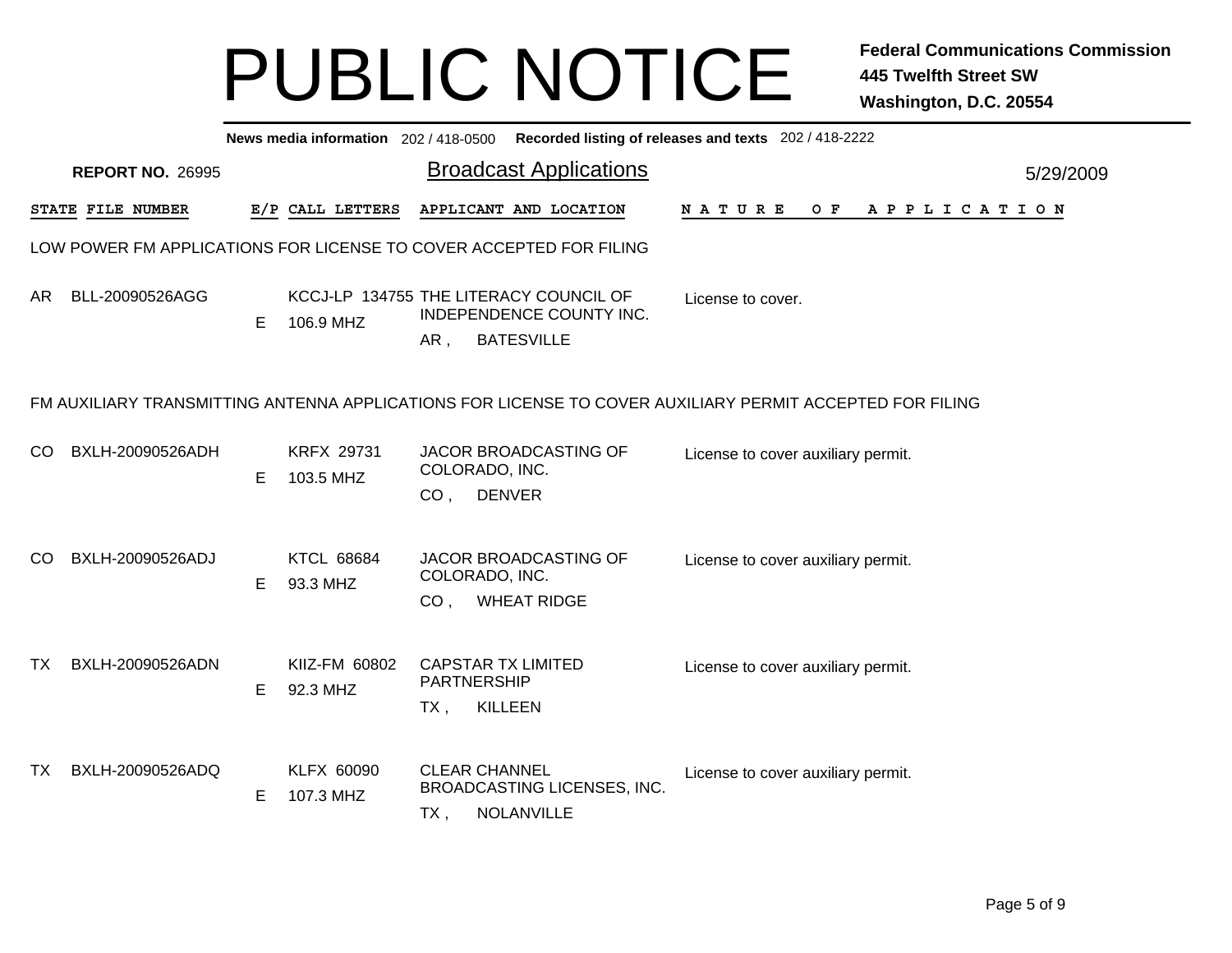|    | News media information 202/418-0500 Recorded listing of releases and texts 202/418-2222 |    |                                        |                          |                                                                                      |                                             |           |  |  |  |  |  |
|----|-----------------------------------------------------------------------------------------|----|----------------------------------------|--------------------------|--------------------------------------------------------------------------------------|---------------------------------------------|-----------|--|--|--|--|--|
|    | <b>REPORT NO. 26995</b>                                                                 |    |                                        |                          | <b>Broadcast Applications</b>                                                        |                                             | 5/29/2009 |  |  |  |  |  |
|    | STATE FILE NUMBER                                                                       |    | E/P CALL LETTERS                       |                          | APPLICANT AND LOCATION                                                               | N A T U R E<br>O F<br>A P P L I C A T I O N |           |  |  |  |  |  |
|    |                                                                                         |    |                                        |                          | DIGITAL AUXILIARY APPLICATIONS FOR MINOR AMENDMENT TO A CONSTRUCTION PERMIT RECEIVED |                                             |           |  |  |  |  |  |
| UT | BXPCDT-20080818ABU                                                                      | E. | KTMW-DT 10177 ALPHA & OMEGA<br>CHAN-20 | UT.                      | <b>COMMUNICATIONS, LLC</b><br><b>SALT LAKE CITY</b>                                  | Engineering Amendment filed 05/26/2009      |           |  |  |  |  |  |
|    |                                                                                         |    |                                        |                          | DIGITAL TV APPLICATIONS FOR MINOR AMENDMENT TO A CONSTRUCTION PERMIT RECEIVED        |                                             |           |  |  |  |  |  |
| МS | BPEDT-20080619AGM                                                                       | E  | WMAH-DT<br>43197<br>CHAN-16            | $MS$ ,                   | MISSISSIPPI AUTHORITY FOR<br>EDUCATIONAL TELEVISION<br><b>BILOXI</b>                 | Engineering Amendment filed 05/26/2009      |           |  |  |  |  |  |
|    |                                                                                         |    |                                        |                          | FM STATION APPLICATIONS FOR MINOR AMENDMENT TO A CONSTRUCTION PERMIT RECEIVED        |                                             |           |  |  |  |  |  |
| MI | BNPED-20071022AEG                                                                       | E. | NEW 171725<br>89.1 MHZ                 | MI,                      | ALL SAINTS SCHOOL<br><b>ALPENA</b>                                                   | Engineering Amendment filed 05/26/2009      |           |  |  |  |  |  |
| AR | BNPED-20071022BHJ                                                                       | E. | NEW 176803<br>91.9 MHZ                 | <b>FOUNDATION</b><br>AR, | <b>MONDY EDUCATIONAL</b><br><b>YORKTOWN</b>                                          | Engineering Amendment filed 05/26/2009      |           |  |  |  |  |  |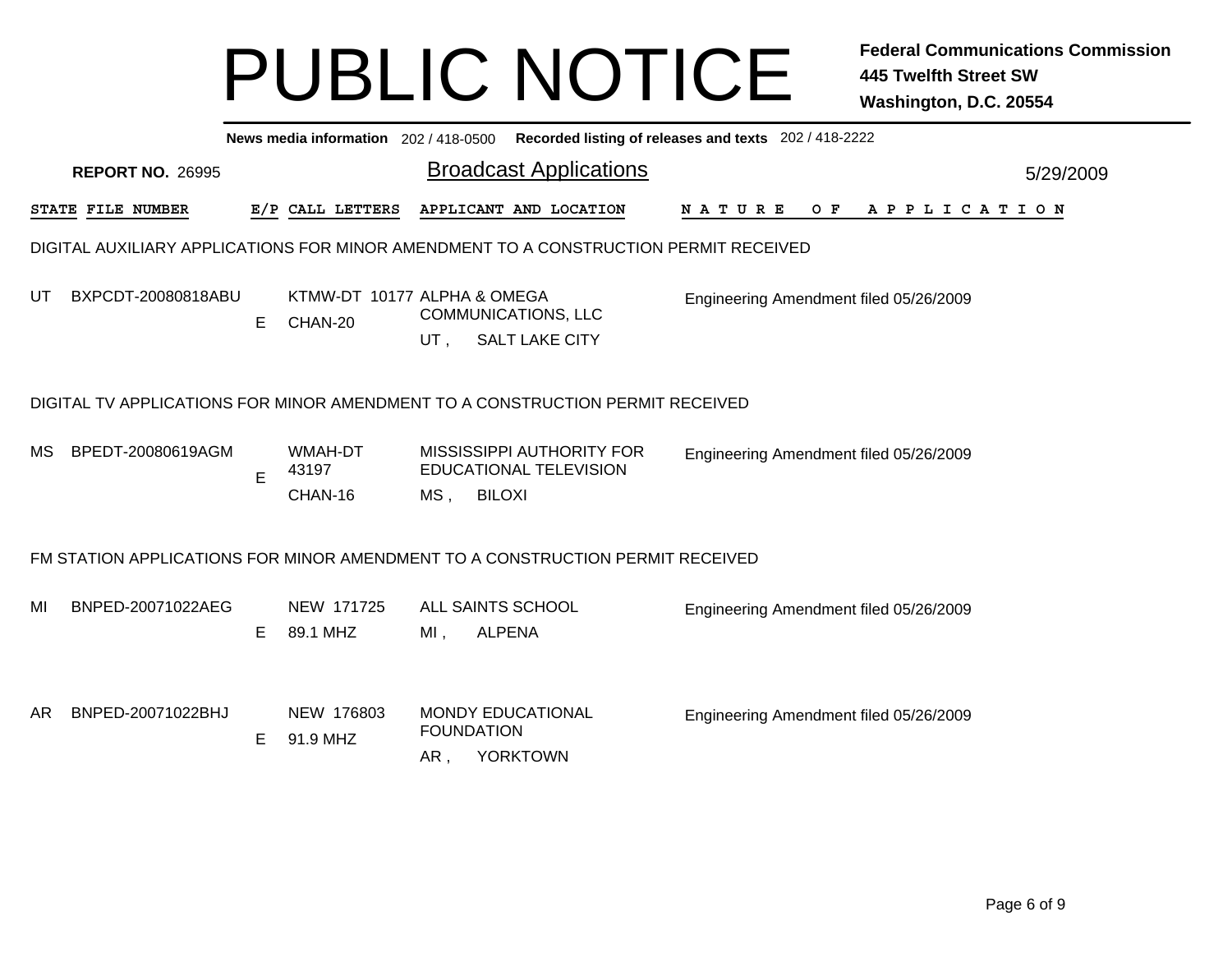|     | News media information 202 / 418-0500 Recorded listing of releases and texts 202 / 418-2222                 |    |                               |        |                                                                                        |                                      |  |                                                        |           |  |  |  |
|-----|-------------------------------------------------------------------------------------------------------------|----|-------------------------------|--------|----------------------------------------------------------------------------------------|--------------------------------------|--|--------------------------------------------------------|-----------|--|--|--|
|     | <b>REPORT NO. 26995</b>                                                                                     |    |                               |        | <b>Broadcast Applications</b>                                                          |                                      |  |                                                        | 5/29/2009 |  |  |  |
|     | STATE FILE NUMBER                                                                                           |    | E/P CALL LETTERS              |        | APPLICANT AND LOCATION                                                                 | N A T U R E                          |  | OF APPLICATION                                         |           |  |  |  |
|     | DIGITAL TRANSLATOR OR DIGITAL LPTV APPLICATIONS FOR MINOR CHANGE TO A LICENSED FACILITY ACCEPTED FOR FILING |    |                               |        |                                                                                        |                                      |  |                                                        |           |  |  |  |
| CA. | BPDVL-20090526ADI                                                                                           | E. | K05MI-D 65782<br>CHAN-5       | $CA$ , | <b>MAKO COMMUNICATIONS LLC</b><br><b>LAKEPORT</b>                                      |                                      |  | Minor change in licensed facilities, callsign K05MI-D. |           |  |  |  |
|     | FM STATION APPLICATIONS FOR MINOR CHANGE TO A LICENSED FACILITY ACCEPTED FOR FILING                         |    |                               |        |                                                                                        |                                      |  |                                                        |           |  |  |  |
| IN  | BPED-20090526AEN                                                                                            | E. | <b>WIRE 87829</b><br>91.1 MHZ | IN,    | <b>HOOSIER BROADCASTING</b><br><b>CORPORATION</b><br><b>LEBANON</b>                    | Minor change in licensed facilities. |  |                                                        |           |  |  |  |
|     |                                                                                                             |    |                               |        | FM TRANSLATOR APPLICATIONS FOR MINOR CHANGE TO A LICENSED FACILITY ACCEPTED FOR FILING |                                      |  |                                                        |           |  |  |  |
| CA. | BPFT-20090526ADW                                                                                            | E. | K228CO 28845<br>93.5 MHZ      | $CA$ , | ONDAS DE VIDA, INC.<br><b>BARSTOW</b>                                                  |                                      |  | Minor change in licensed facilities, callsign K228CO.  |           |  |  |  |
| NV. | BPFT-20090526ADX                                                                                            | E  | K267BH 48349<br>101.3 MHZ     | NV,    | ONDAS DE VIDA NETWORK, INC.<br><b>PAHRUMP</b>                                          |                                      |  | Minor change in licensed facilities, callsign K267BH.  |           |  |  |  |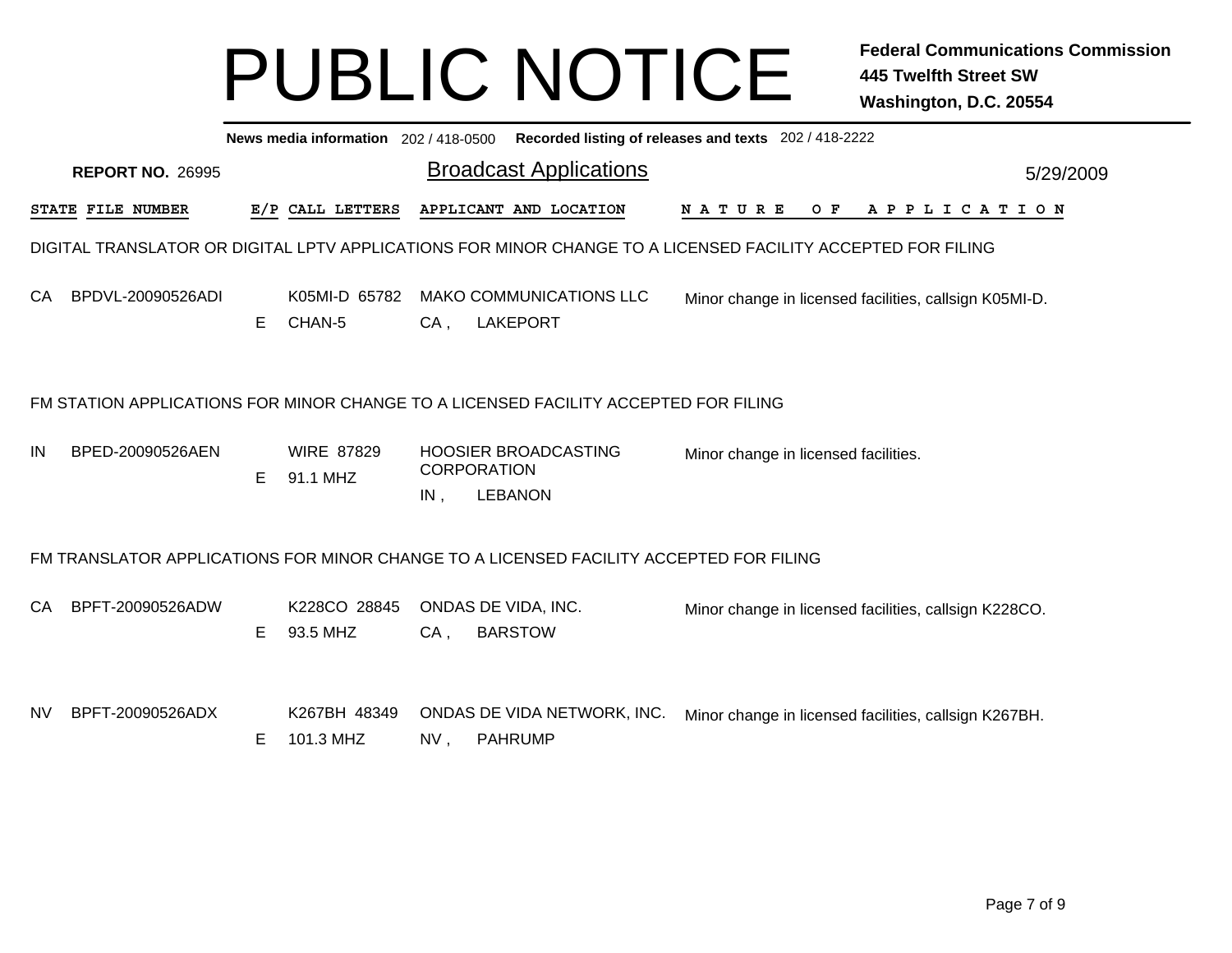|    | Recorded listing of releases and texts 202 / 418-2222<br>News media information 202/418-0500 |   |                            |                                                                               |                                                                                                        |  |  |  |  |  |  |  |
|----|----------------------------------------------------------------------------------------------|---|----------------------------|-------------------------------------------------------------------------------|--------------------------------------------------------------------------------------------------------|--|--|--|--|--|--|--|
|    | <b>REPORT NO. 26995</b>                                                                      |   |                            | <b>Broadcast Applications</b>                                                 | 5/29/2009                                                                                              |  |  |  |  |  |  |  |
|    | <b>STATE FILE NUMBER</b>                                                                     |   | E/P CALL LETTERS           | APPLICANT AND LOCATION                                                        | $O$ $F$<br>APPLICATION<br><b>NATURE</b>                                                                |  |  |  |  |  |  |  |
|    | FM TRANSLATOR APPLICATIONS FOR MINOR CHANGE TO A LICENSED FACILITY ACCEPTED FOR FILING       |   |                            |                                                                               |                                                                                                        |  |  |  |  |  |  |  |
| NV | BPFT-20090526ADZ                                                                             | Е | K262BX 152502<br>100.9 MHZ | ONDAS DE VIDA NETWORK, INC.<br><b>LAS VEGAS</b><br>$NV$ ,                     | Minor change in licensed facilities, callsign K262BX.                                                  |  |  |  |  |  |  |  |
| CO | BPFT-20090526AEH                                                                             | Е | K219AW 12345<br>91.7 MHZ   | EDUCATIONAL MEDIA<br><b>FOUNDATION</b><br>CO <sub>1</sub><br><b>MEEKER</b>    | Minor change in licensed facilities, callsign K219AW.                                                  |  |  |  |  |  |  |  |
| IL | BPFT-20090526AGF                                                                             | E | 96.5 MHZ                   | W243AM 146845 HORIZON CHRISTIAN<br><b>FELLOWSHIP</b><br><b>MATTOON</b><br>IL, | Minor change in licensed facilities, callsign W243AM.                                                  |  |  |  |  |  |  |  |
|    |                                                                                              |   |                            |                                                                               | TV TRANSLATOR OR LPTV STATION APPLICATIONS FOR MINOR CHANGE TO A LICENSED FACILITY ACCEPTED FOR FILING |  |  |  |  |  |  |  |
| CO | BPTTL-20090526AFR                                                                            | Е | K47KC 125434<br>CHAN-47    | MAINSTREET BROADCASTING<br>COMPANY, INC.                                      | Minor change in licensed facilities, callsign K47KC.                                                   |  |  |  |  |  |  |  |

CO , ROMEO